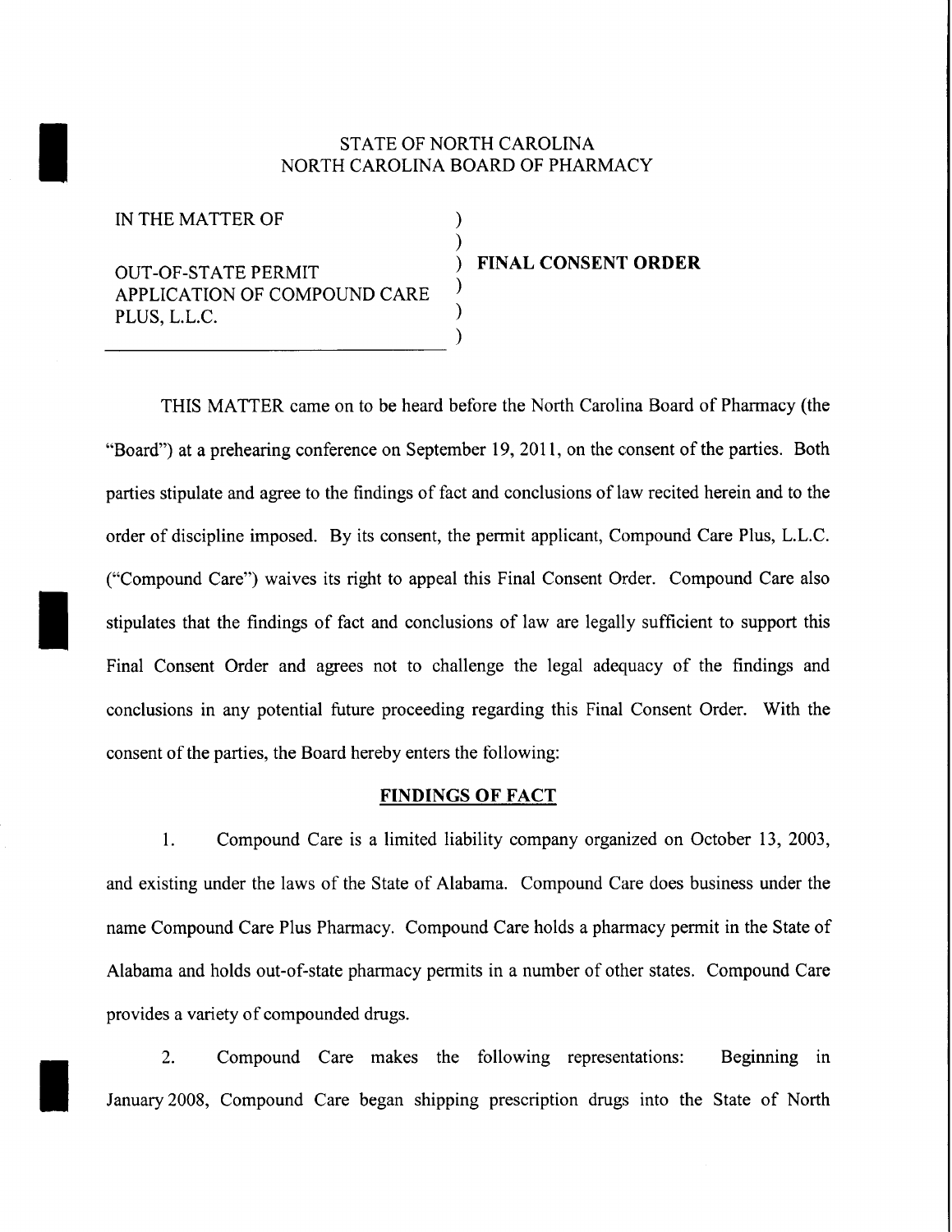Carolina without an out-of-state pharmacy permit having been issued under North Carolina General Statutes § 90-85.21A. Between January 2008 and December 2008, Compound Care made thirty (30) shipments of prescription drugs into the State of North Carolina in violation of North Carolina General Statutes §§ 90-85.21A and 90-85.38(b). Each of these prescriptions (except one) was for a ketoprofen compounded topical anti-inflammatory drug.

I

I

I

3. In August 2008, Compound Care became aware that an out-of-state permit was required to ship into North Carolina, and it promptly submitted an application. Compound Care was informed that it could not make further shipments into the State of North Carolina until a permit was granted, and Compound Care represents that it stopped making shipments into North Carolina in December 2008. The 2008 application was not acted on at that time.

4. In June 2011, all of the membership interests in Compound Care were sold to Automated HealthCare Solutions, LLC. Even if Compound Care had previously held an out-ofstate pharmacy permit, this purchase would have required Compound Care to apply for a new North Carolina out-of-state pharmacy permit pursuant to 21 NCAC 46 .1603.

5. In July 2011, Compound Care submitted a renewed application for an out-of-state permit. Compound Care represented that it had made no shipments into the State of North Carolina since December 2008.

6. The Board accepts that Compound Care has made only thirty (30) shipments into the State of North Carolina, and that it did so between January 2008 and December 2008. The Board further accepts that Compound Care has made no shipments since it was purchased by Automated HealthCare Solutions, LLC.

2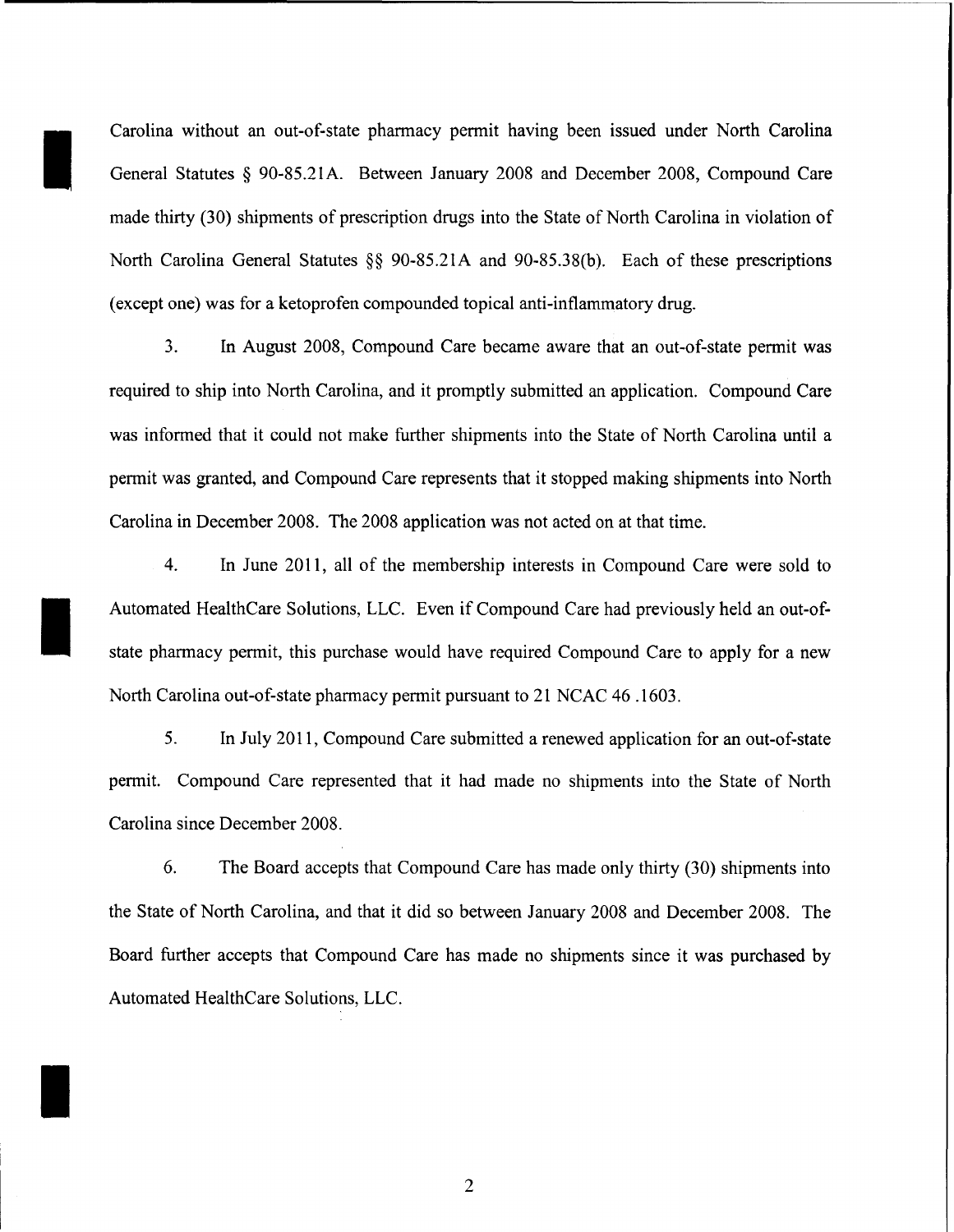7. On both its 2008 and 2011 applications, Compound Care truthfully disclosed that it had previously shipped prescription drugs into the State of North Carolina without an out-ofstate pharmacy permit.

I

I

I

8. As of the date of this order, Compound Care does not operate an Internet Pharmacy as defined in 21 NCAC 46 .1317(17).

9. With respect to the prior prescriptions shipped into North Carolina, the Board is unaware of instances where Compound Care and its pharmacists actually knew or reasonably should have known that the order was issued without a physical examination of the patient and in the absence of a prior prescriber-patient relationship in violation of 21 NCAC 46 .1801 (b) or otherwise was not a valid prescription, and Compound Care represents that there were no such instances.

10. Compound Care represents and the Board accepts that Compound Care has never had any disciplinary action or investigation by any federal or state pharmacy regulatory authority involving the pharmacy or any of the pharmacists associated with Compound Care.

11. Compound Care represents and the Board accepts that Compound Care has never referred a North Carolina patient to any health care provider.

## **CONCLUSIONS OF LAW**

Based on the above findings, the Board concludes as a matter of law:

1. Compound Care violated North Carolina General Statutes §§ 90-85.21A and 90-85.38(b) by shipping prescription drugs into the State of North Carolina without an out-ofstate pharmacy permit between January 2008 and December 2008.

3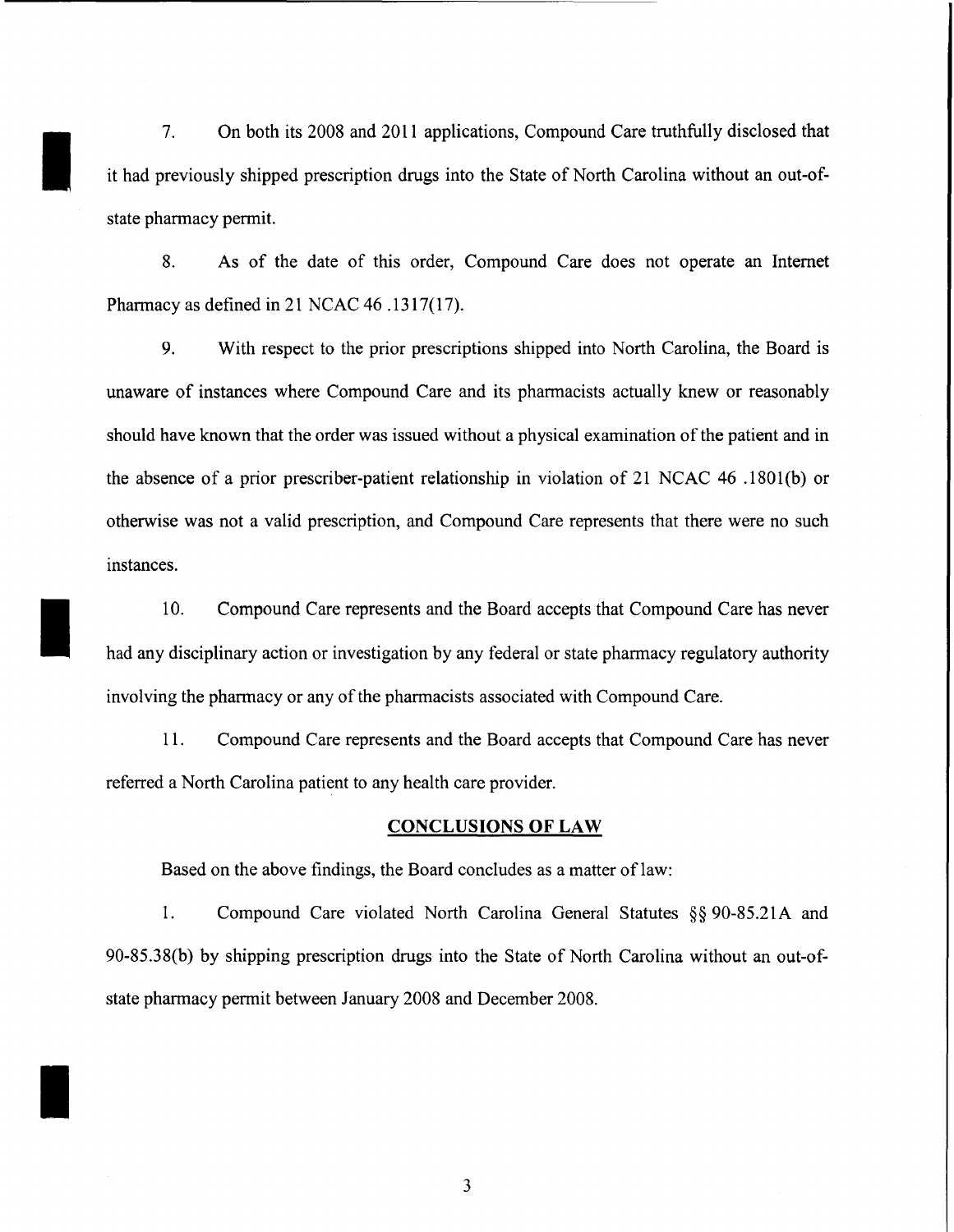2. Respondent admits that the conduct in this matter violated North Carolina law and constitutes sufficient grounds for disciplinary action in connection with its permit application under North Carolina General Statutes § 90-85.38.

I

I

I

3. The Board has considered the following as substantial mitigating factors in this case:

a. Compound Care's violations were of a relatively limited number, and Compound Care ceased shipment for a period of nearly three years after it was informed that it could not ship without an out-of-state permit.

b. The current owners of Compound Care were not involved in any shipments of prescription drugs into the State of North Carolina without an out-of-state pharmacy permit.

c The Board has no information that Compound Care and its pharmacists have ever shipped prescription drugs into the State of North Carolina in circumstances where they actually knew or reasonably should have known that the order was issued without a physical examination of the patient and in the absence of a prior prescriber-patient relationship in violation of21 NCAC 46 .180l(b) or otherwise was not a valid prescription.

d. Compound Care is not an Internet Pharmacy and otherwise does not have a business model that is likely to encourage or facilitate the shipment of drugs based on invalid prescriptions.

Based upon the foregoing, and with the consent of the parties, IT IS THEREFORE ORDERED that the permit application of Compound Care Plus, L.L.C. is hereby GRANTED.

4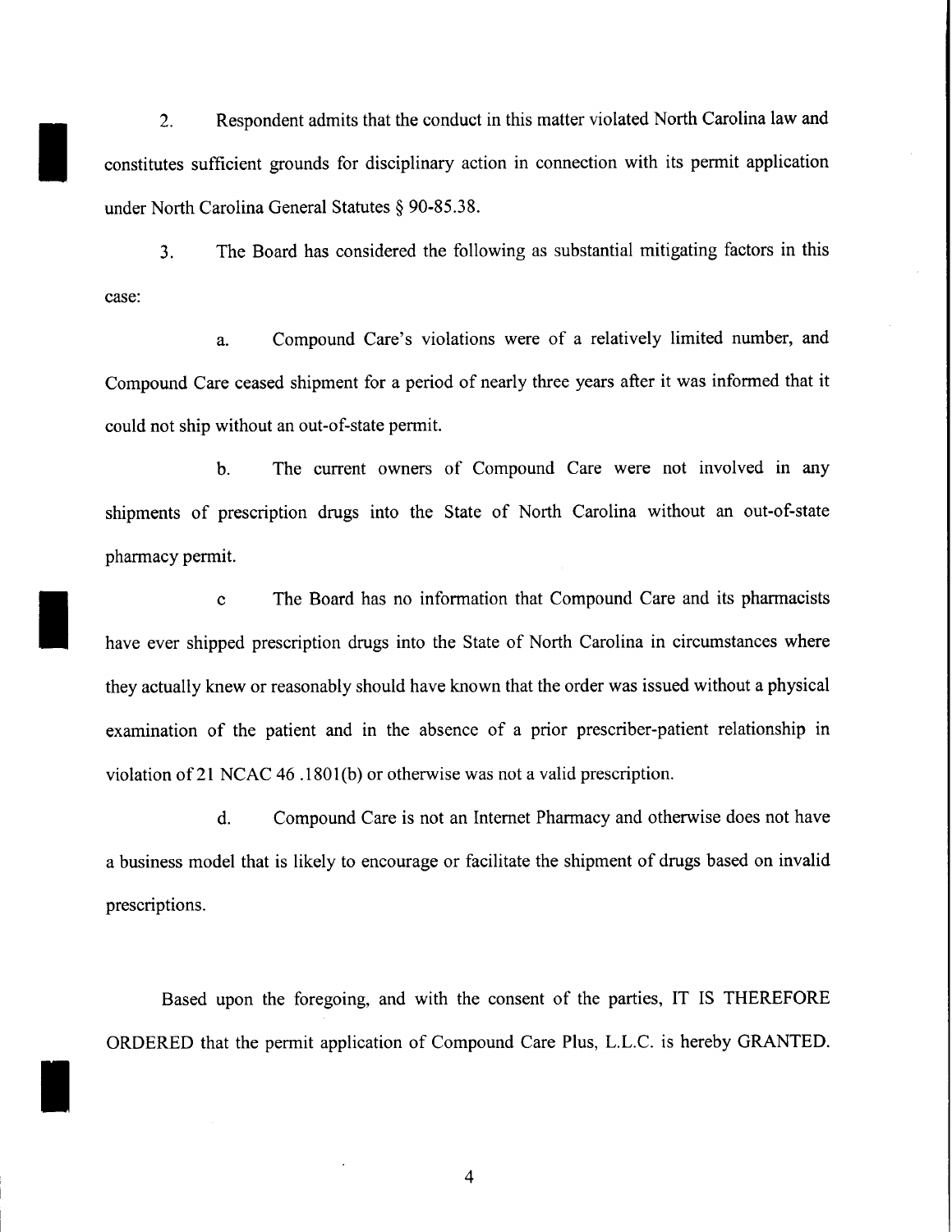However, the permit of Compound Care Plus, L.L.C. is hereby INDEFINITELY SUSPENDED, but that suspension is stayed for a period of ten  $(10)$  years, upon the following conditions:

- 1. Respondent's permit is conditioned upon the accuracy of the information in its permit application, the information that it previously provided to the Board in connection with the review of the permit application, and the stipulated Findings of Fact above;
- 2. Respondent shall violate no laws governing the practice of pharmacy or the distribution of drugs, whether federal, North Carolina or the laws of any other state;
- 3. Respondent shall violate no rules and regulations of the Board;
- 4. Respondent shall cooperate with the Board, its attorneys, investigators and other representatives in any investigation and compliance with the provisions of this Consent Order.

This the  $\frac{10^{th}}{20}$  day of September, 2011.

I

I

I

NORTH CAROLINA BOARD OF PHARMACY

 $11$ By: Jack W Executive Director